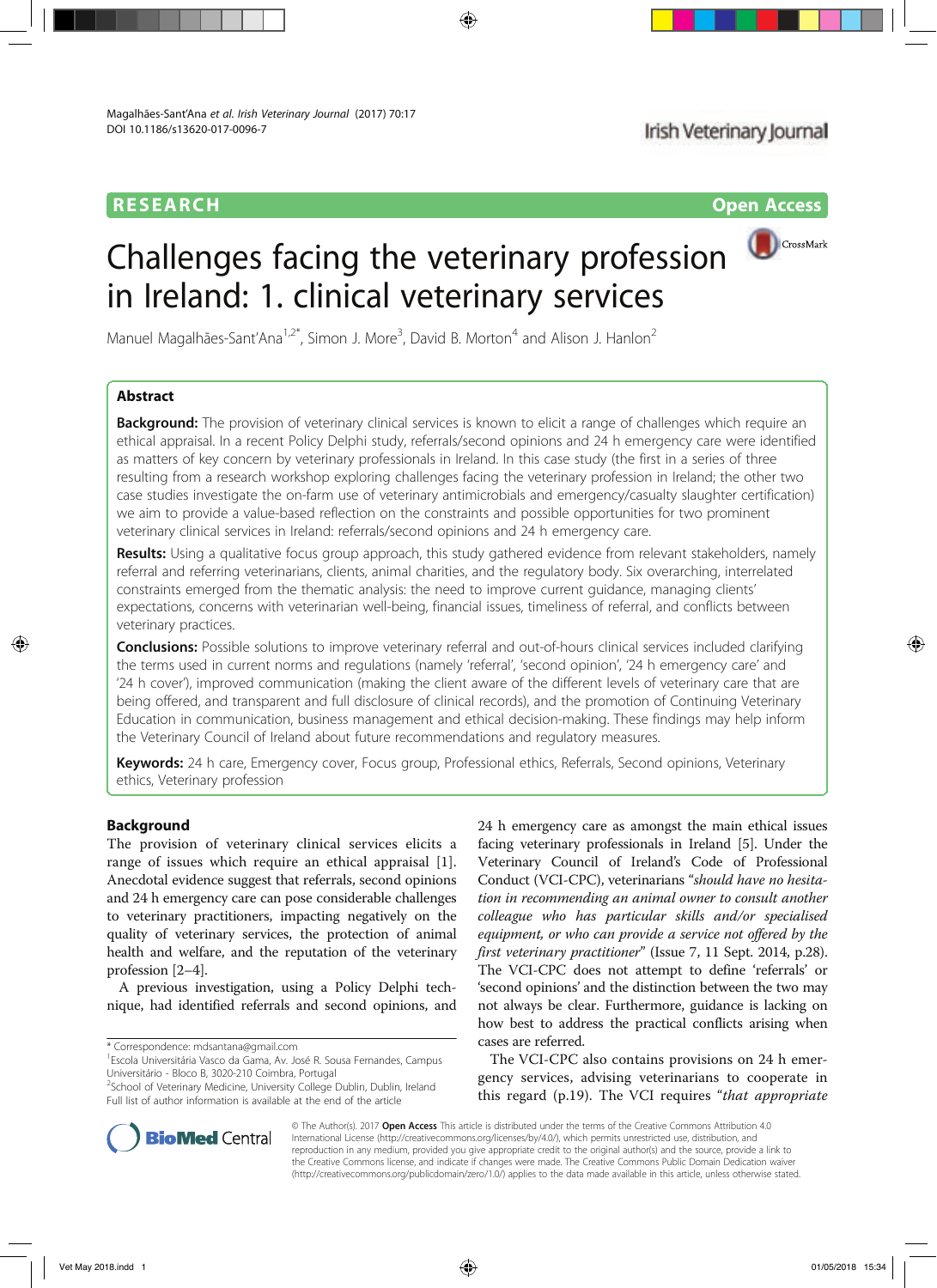information be given to owners regarding the level of care that will be given to patients (e.g., continuous monitoring, regular inspection) as the expectation and understanding of the owner may differ from that of the veterinary practitioner." (VCI Newsletter, Issue 4, 2013). However, the standard of 24 h emergency care that is provided can vary between veterinary practices, and it is not always clear to the public what services are available, particularly in remote areas [6].

Within the academic literature, there is a dearth of empirical research on referrals and 24 h emergency care and most are based on expert opinion. Block and Gloss outline recommendations from a US veterinary committee process on responsible referrals and second opinions [7], some of which are summarised in Table 1. Moreover, little attention has been paid to the ethics of referrals and second opinions. American philosopher Bernard Rollin is of the opinion that the general veterinary practitioner "has a moral duty to refer and defer to greater expertise" ([8], p.717) and David Main advises that a veterinarian is expected to suggest referral to another practice if that would offer the chance of a better treatment, even at the loss of income [1].

Within a wider research project, this is the first in a series of three case studies exploring ethical challenges faced by veterinary professionals in Ireland. Building upon the results from a Policy Delphi study [5], here we aim to provide a detailed account of the constraints and possible opportunities to two prominent veterinary clinical services in Ireland: referrals/second opinions and 24 h emergency care.

# Methods

## Focus Groups

At a research workshop exploring veterinary ethical challenges in Ireland, held on 18 June 2015, eight stakeholders agreed to participate in two consecutive focus group sessions, one on referrals and second opinions (2 h duration) and one on 24 h emergency care (1.5 h duration). Purposive sampling of participants was used to reflect the diversity of veterinary clinical services available in Ireland. Selection criteria included seniority, experience with veterinary clinical services and an active role with a relevant veterinary organisation. Stakeholders included four referral veterinarians (from equine, farm animals and small animals), a referring mixed practice veterinary practitioner, a representative from the regulatory body, a member of the public and a senior member of an animal charity (Table 2).

The sessions were moderated by the first author (MMS), and audio-recorded for qualitative analysis. An interview guide had been developed by the first author (MMS), discussed with co-authors, and revised until final agreement was reached. A semi-structured approach was used to guide the conversation towards the research questions. In the morning session, each participant was asked to list the three main challenges associated with veterinary referrals and second opinions, and to share their views with the group. This was followed by a collective exercise of appraising one of the first accounts on veterinary referrals [9] and to explore the differences with modern referrals. The afternoon session started with a group discussion around a vignette, validated elsewhere [10], describing a case scenario involving 24 h emergency care (Table 3), followed by an investigation of the barriers and the necessary strategies to improve the level of 24 h care. After the event, a summary with the main conclusions was sent to participants for comment and clarification.

# Data handling and analysis

The sessions were transcribed verbatim, anonymised and inserted into NVivo 10, a qualitative research analysis software (© QSR International 2013). Thematic analysis was conducted using the data immersion/reduction technique [11]. As an initial deductive step, the research questions were used to sort and categorise the data

Table 1 Expectations and responsibilities of first opinion (referring) and specialist (referral) veterinarians

| First Opinion (referring) Vet                                             | Specialist (referral) Vet                                                     |
|---------------------------------------------------------------------------|-------------------------------------------------------------------------------|
| A client should never be discouraged or prevented from obtaining a        | Specialists have a responsibility to determine whether particular patients    |
| second opinion or referral.                                               | should or should not be referred for a second opinion.                        |
| Patients' records should be written legibly or typed and medical errors   | The specialist has a responsibility to communicate the status of patient to   |
| should be documented.                                                     | the referring vet.                                                            |
| Clients have an ethical and/or legal right to their animals' medical      | Specialty practices should consider calling the day before to request records |
| records, and these should be voluntarily provided in a timely fashion     | on any patient that is being referred and for which there is not yet referral |
| on request.                                                               | information                                                                   |
| Every effort should be made to provide this information so that it is     | Specialists have a responsibility to educate referring veterinarians in cases |
| readily available at the time of the initial referral.                    | when they believe animals may or should have been managed differently.        |
| First opinion vets should respect the time of the specialist they consult | Specialists have a responsibility to consider referral to another hospital if |
| and not attempt to manage a case by telephone when referral would         | they are unable to obtain a definitive diagnosis or effect successful         |
| be a wiser course.                                                        | treatment.                                                                    |

Adapted from Block and Ross [7]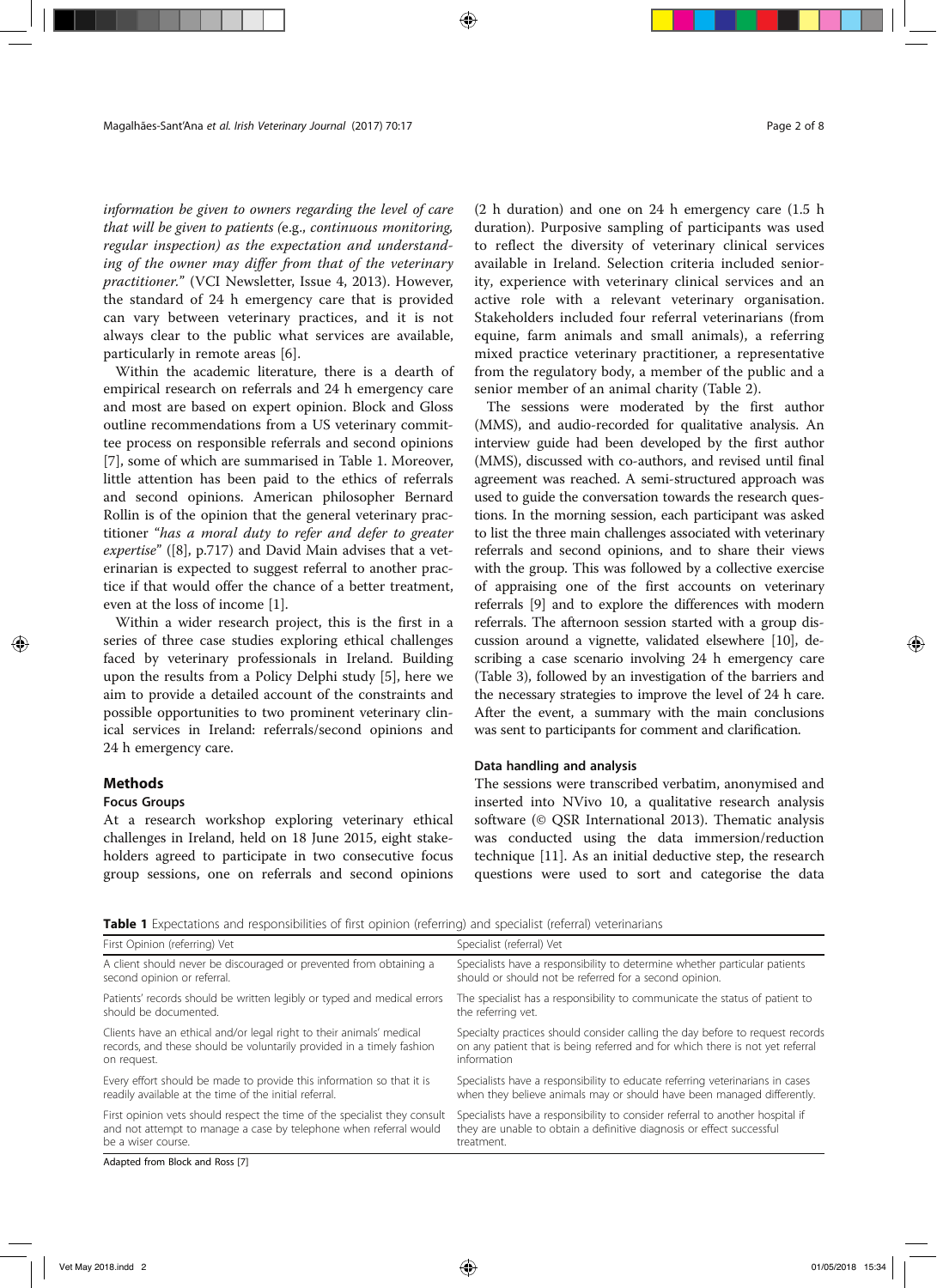Table 2 Participants in focus groups regarding veterinary clinical services (VCS)

|         | Gender | Stakeholder                         |
|---------|--------|-------------------------------------|
| $VCS-1$ | F      | Small Animal Practice-Referral Vet  |
| $VCS-2$ | F      | Equine Practice-Referral Vet        |
| $VCS-3$ | M      | Small Animal Practice-Referral Vet  |
| $VCS-4$ | M      | Mixed Animal Practice-Referring Vet |
| $VCS-5$ | F      | Veterinary Regulatory Body          |
| $VCS-6$ | M      | Farm Animal Practice-Referral Vet   |
| $VCS-7$ | F      | Member of the Public                |
| $VCS-8$ | F      | Member of Animal Charity            |

according to two thematic, predetermined areas (i.e. constraints and opportunities). An inductive approach was then applied and a preliminary list of themes was generated after the initial coding, run by MMS and discussed with the senior author (AJH). The list of themes was refined in the following coding runs, while adding subthemes. The process was repeated iteratively until a final agreement was reached.

# Results

Six overarching, interrelated themes emerged which reflect the drivers and constraints involved in veterinary referrals/ second opinions and 24 h care/cover. In the following sections, we consider these themes in some depth.

# Current guidance

The need of additional (and improved) guidance regarding referrals and 24 h care was highlighted. This theme was raised in discussions around the VCI-CPC which, at some instances, "can be quite difficult to navigate and read" (VCS-5). In this regard, it was mentioned that, in the VCI-CPC, the terms 'referrals' and 'second opinions' and the terms '24 h care' and '24 h cover' are often used interchangeably and that the difference between these terms is not always clear. With regard to the Veterinary Council of Ireland Premises Accreditation Scheme (VCI-PAS), concerns arose that current guidance might not provide sufficient clarity to ensure adequate provisions for 24 h emergency care. This view surfaced mainly in relation to the concept of hospitalisation, as illustrated in the following dialogue:

Table 3 Vignette, used in focus group session, describing a case scenario on 24-h emergency care

The aspiration of the current Premises [Accreditation] Scheme is that it would be interpreted that if you are a hospital you will give night cover. Not defer night cover. That's the aspiration, but (…) as it is written in the regulations allow for the interpretation that the hospital can get its hospital status without [hospitalisation]. (VCS-4)

## That is wrong. (VCS-8)

But how do we use an inappropriate terminology? I mean, we know what people think what hospital means. It's a commonly used word and we are using it inappropriately. (VCS-1)

The suggestion was made to review the existing guidance and to ensure that veterinary hospitals have a veterinary professional (such as a registered nurse) providing 24 h cage-side care at all times.

# Clients' expectations

A recurrent theme in the focus group was a sense that veterinarians need to more effectively manage clients' concerns and expectations. Since the public has become more demanding and has higher expectations regarding the adequate level of care, participants highlighted the need for open disclosure about the level of care that veterinarians are able to provide. This will help prevent undesirable outcomes since nowadays a client is "far more likely to get on Facebook and say that guy is never available when I want him" (VCS-8). This could involve educating clients so they may have reasonable expectations as to the level of care that can be provided depending on the type of premises (i.e., practice, clinic or hospital). One interviewee reflected:

Again it goes back to the practice premises [VCI-PAS]. You've got different levels [of care] but the clients are not aware that there is a clinic, there is a hospital. The client says: 'I go to a vet'. But vet could be just the basics and the vet might not be offering very much more than to go out to your cow. (VCS-8)

Meeting clients' expectations can also include addressing the feelings of anxiety and distrust that the client may be experiencing in the process of transferring the care towards a referral centre:

You are now leaving your animal with someone you don't know, someone you have no relationship with. For the owner it's the unknown. And that can be quite stressful. (VCS-7)

Participants were of the opinion that no limits should be set as to when to refer or what should be considered an

Emma runs a small animal clinic in Co. Dublin. Podge, a cat with mega colon has been admitted for surgery. The owner is upset about leaving Podge and Emma reassures her, explaining that all pets are provided with 'overnight care' (e.g., automatic infusion pump, water or food). Emma omits to say, however, that animals are generally left unattended during the night, from 10 pm (time of the last medication) until 8 am.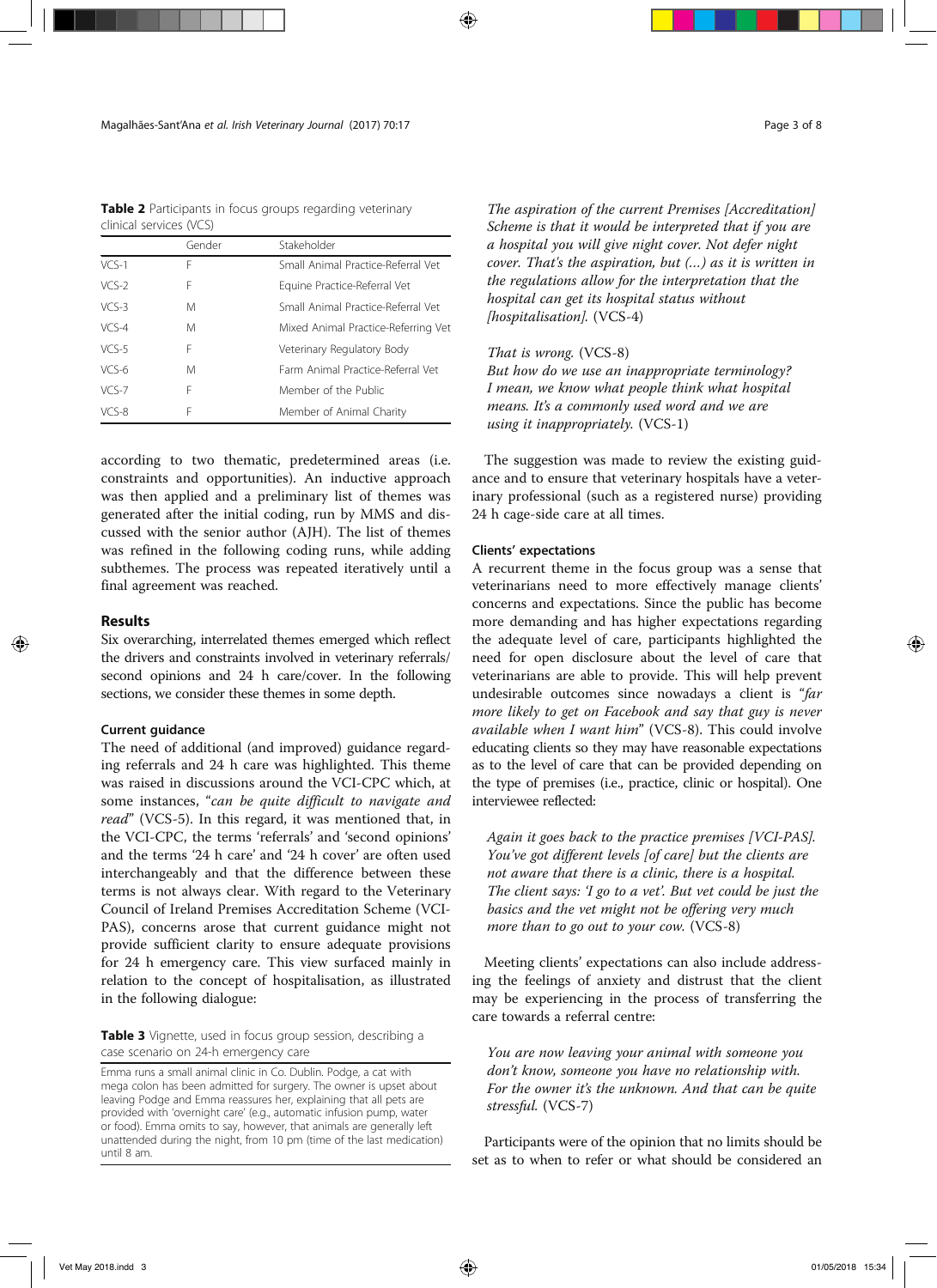acceptable standard of 24 h emergency care since these are case specific. However, veterinarians should build trust by allowing clients to be part of the decision-making process. Presenting the available options will help clients to "trust that the professional you are dealing with knows his own limits" (VCS-7). This aspect was highlighted in the provision of 24 h care; although clients wouldn't "expect someone to be a major surgeon in the middle of the night" (VCS-7), they would still expect "that there will be someone there [in a hospital] looking after their animal" (VCS-8).

#### Veterinarian well-being

As regards the level of 24 h emergency care, meeting the regulatory requirements and clients' expectations need to be measured against concerns with personal wellbeing. In terms of work-life balance, it was noted that "is not tenable that someone is on-call 24 h a day 7 days a week" (VCS-1) and that under "EU work laws you should probably have a certain number of hours of rest, and try to apply that" (VCS-3). This concern is especially relevant in farm animal practice where "it's a tradition for so long [that] it is actually expected that [vets] do their nights and work the next day" (VCS-6). In addition, the nature of farm animal practice makes it more challenging to charge a premium fee for out-of-hours service since "there wouldn't be the hospital system that you would have in small animals or equine" (VCS-6). In the words of a mixed practice veterinarian, "a calving is a calving is a calving. It lands at 4 am or it lands at 4 pm. You can't go [charging the farmer extra fees]" (VCS-4). The suggestion was made that veterinary practices should group together in order to share out-of-hours emergency duties. It was noted, however, that in areas with low density of available veterinary services, the grouping of practices can be more challenging or even unachievable.

# Financial issues

Participants alluded to the difficult task of managing clients' expectations "in terms of what the client perceives they want for their animal as against what they want to  $pay''$  (VCS-3). If, on the one hand, referring veterinarians must ascertain that the client can afford the costs of referral (VCS-4), on the other hand, clients may not be as concerned about money as veterinarians might consider (VCS-1). In this regard, veterinarians can make assumptions regarding what the client is willing to spend which might deter them from offering a referral. One referral vet was of the opinion that:

Vets think that money is an issue but often, for the client, is not about the money (…) there is that conflict that there is a relationship you have and you believe something about the client and it may well be true but it might not be. (VCS-1)

Nonetheless, one veterinarian noted that "the profession is fantastic in what it is doing to the animals in this country currently for a way too low fare" (VCS-4). Moreover, participants were in agreement that the veterinary profession, across the board, should be more proactive in charging fees which are closer to the overall high standards of veterinary clinical services in Ireland, since "the client is expecting to pay but the veterinary profession is afraid to put the bill forward" (VCS-3). The member of the public reinforced this perception stating from the client's perspective that:

(..) this is a hospital and [my dog] has been taken care all night and he has been looked after and he is coming back with a great big grin on his face. And I am paying for it. And that is fine. And that is how it should be. It's not to say that people should be fleeced but is to say that there's a value on care and that's not wrong. (VCS-7)

# Timeliness of referral

In addition to the financial considerations, one of the main issues regards the timeliness of the referral since it "will have a knock down effect on everything else" (VCS-7). Referral veterinarians suggested that complex cases are often not referred soon enough and that animal welfare may become a concern. In this regard, referrals in internal medicine were described as being more demanding than surgical referrals because:

(…) in surgery it is very clear when you have to refer if an animal is fractured. But for [internal] medicine is not always that clear where the problem lies. And I think that is very hard for practitioners. Nine times out of ten [the animal] may respond to treatment. (VCS-2)

The referring veterinarian further highlighted why referrals are not always timely by mentioning that "because no one looks over my shoulder […], a challenge to me is to remember the referral as a good option" (VCS-4). Other reasons that may discourage a first opinion veterinarian in making the timely decision to refer include the fear of losing the client and concerns with the disclosure of medical errors since "when you are referring a case you are referring all your mistakes" (VCS-8). The case of equine practitioners at [an Irish County] was used as an example where "they would be very reluctant to seek referral because of business they are going to lose" (VCS-4).

## Conflicts between veterinary practices

Several conflicting situations between veterinary practices arising from the provision of veterinary clinical services were described. This includes the inadequate sharing of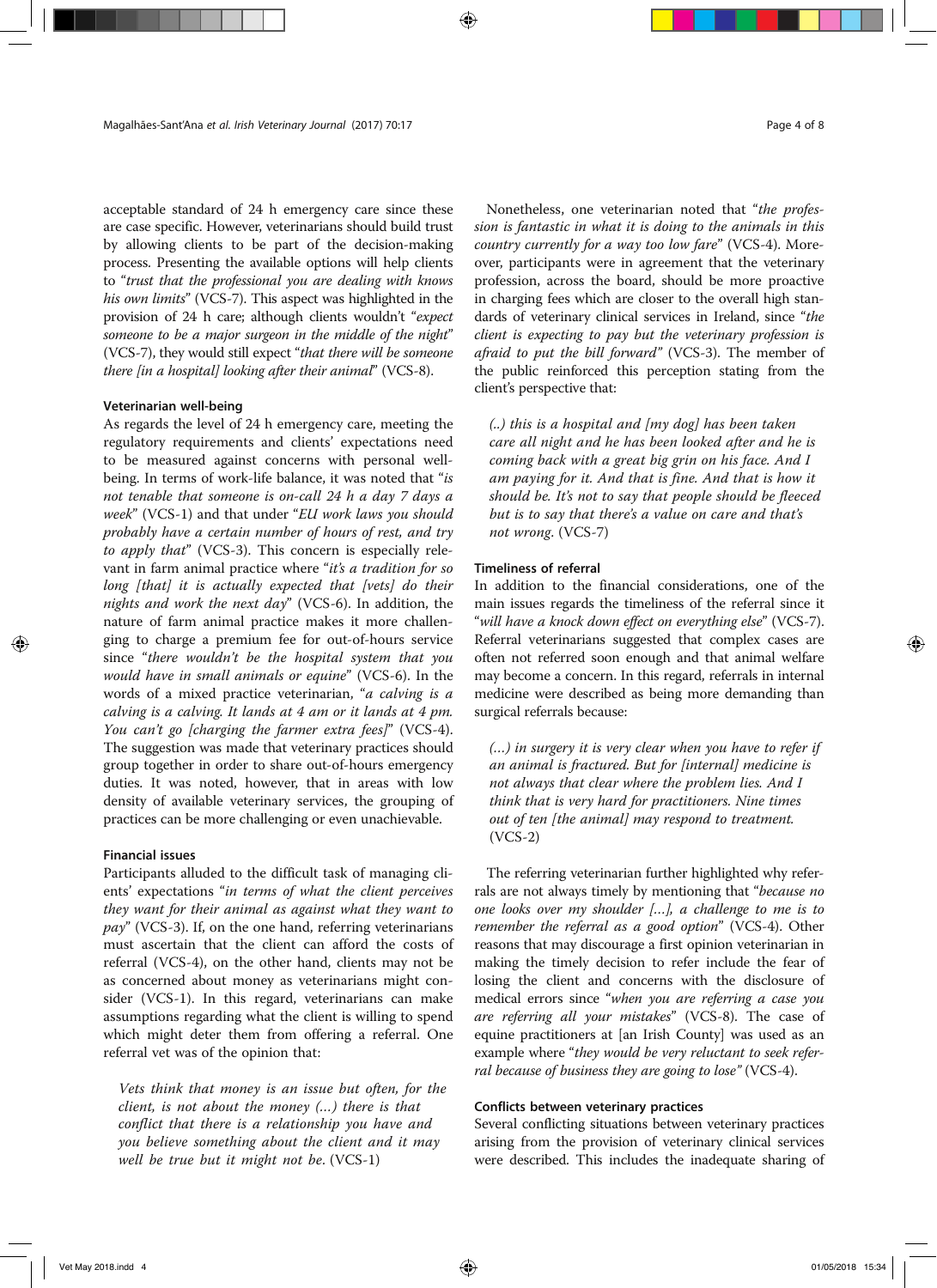relevant information from the part of referring veterinarians, which potentially impedes the successful outcome of a clinical case. Improved information sharing, including personal insights about the case, can help the referral veterinarian "have an idea of what the [referring] vet is thinking about" (VCS-1), especially in a time where referrals are becoming more informal, instead of based on a letter of referral:

What actually happens now is we lift the phone, we make contact with the secretary of [the referral] practice]. Could  $X$  do  $Y$ ? 'Oh, yes, yes, they could' (..) There would be a brief conversation, but before this is usually just: 'thank you for seeing this case'. (VCS-4)

Improved communication between veterinary practitioners can also help managing possible competing opinions regarding the referral follow-up, and how aftercare is communicated to the owner. From a referral practitioner's point of view, the responsibility to communicate with the client lies on the referring veterinarian since "the owner is not my client, the vet is my client" (VCS-2). Another prominent conflicting situation that emerged from the group discussion involves the veterinary services provided by practices run by animal charities and how these practices relate with neighbouring veterinary practitioners. In fact, it was noted that animal charities "do all the routine veterinary work - the neutering, the microchipping - and then they are not available to provide aftercare for the animal" (VCS-1) which can end up with animals getting "dumped into the veterinary practitioners" (VCS-4).

# **Discussion**

By relying on a qualitative exploratory approach, this case study investigation aimed to provide a value-based reflection on two prominent challenges associated with veterinary clinical services in Ireland: referrals and 24 h emergency care. The findings were based on two focus group sessions with the same group of eight participants. Despite the small sample size, this is one of the first attempts to gather empirical evidence on these issues in the field of veterinary medicine since available evidence is mostly based on expert opinion.

In terms of guidance, the need for improvements in the VCI-CPC was identified, especially on how the terms should be better defined. On the same note, a recent investigation of European Codes of Professional Conduct emphasised how the VCI-CPC can often be a complex document, both in terms of formulation and overall structure [12]. Drawing from other jurisdictions, the RCVS Code of Professional Conduct states that "a referral may be for a diagnosis, procedure and/or possible treatment, after which the case is returned to the referring veterinary surgeon, whereas a second opinion is only for the purpose of seeking the views of another veterinary surgeon".<sup>1</sup> Although this guidance helps to clarify the distinction between 'referral' and 'second opinion', it does not resolve it. Additionally, other commonly used concepts such as 'advice' and 'supersession' also require a standard definition. In the case of 24 h emergency care/cover, different designations should be used to describe the duty of providing out-of-hours care in registered premises (24 h care) and the duty to be on-call and providing emergency first aid and pain relief (24 h cover).

An important finding from this study is that the present VCI-PAS may not ensure the provision of adequate 24 h care/cover services for all accredited premises. The PAS Registered Veterinary Hospital Standards states that "continuous patient monitoring must be provided as necessary on a 24-h basis by a registered person" (point 15.2) and that "all hospitalised animals must be checked as necessary over a 24-h period" (point 15.4). However, there is no agreement as to what 'as necessary' actually means and this study suggests that, at least in some accredited small animal hospitals, out-of-hours cover is being directed to other hospitals. This situation has the potential to generate conflict with clients, fails to protect animal health and welfare and jeopardises the reputation of the veterinary profession.

Measures are needed in order to increase the standard of 24 emergency care/cover and to bridge the gap between the level of care that can be provided and the expectations of the client. In the UK, and following a recent consultation process, the RCVS has revised its guidance on  $24/7$  emergency cover,<sup>2</sup> partially because of the mismatch between what was expected by the public and the service that realistically could be provided [13]. In fact, UK veterinarians are now expected to provide clients with full information about their 24 h emergency service and to refer to another practice where appropriate aftercare can be provided. It seems reasonable to expect that a similar approach may be used in Ireland. Steps have already been taken by the VCI in this regard [Aideen Neylon, personal communication, 23 Sept 2015].

Participants highlighted that clients' values and expectations, such as cost, trust, confidence and level of care need to be considered at the time of providing referrals or emergency care, and that these expectations can be addressed by means of proper communication. However, conflicts may arise because it is not clear who has the primary duty to communicate to the client (the referring or the referral veterinarian), and the VCI-CPC provides little guidance in this regard [12].

Others have advocated for improved communication as to promote optimal referral care [7]. However, evidence suggests that veterinarians may be communicating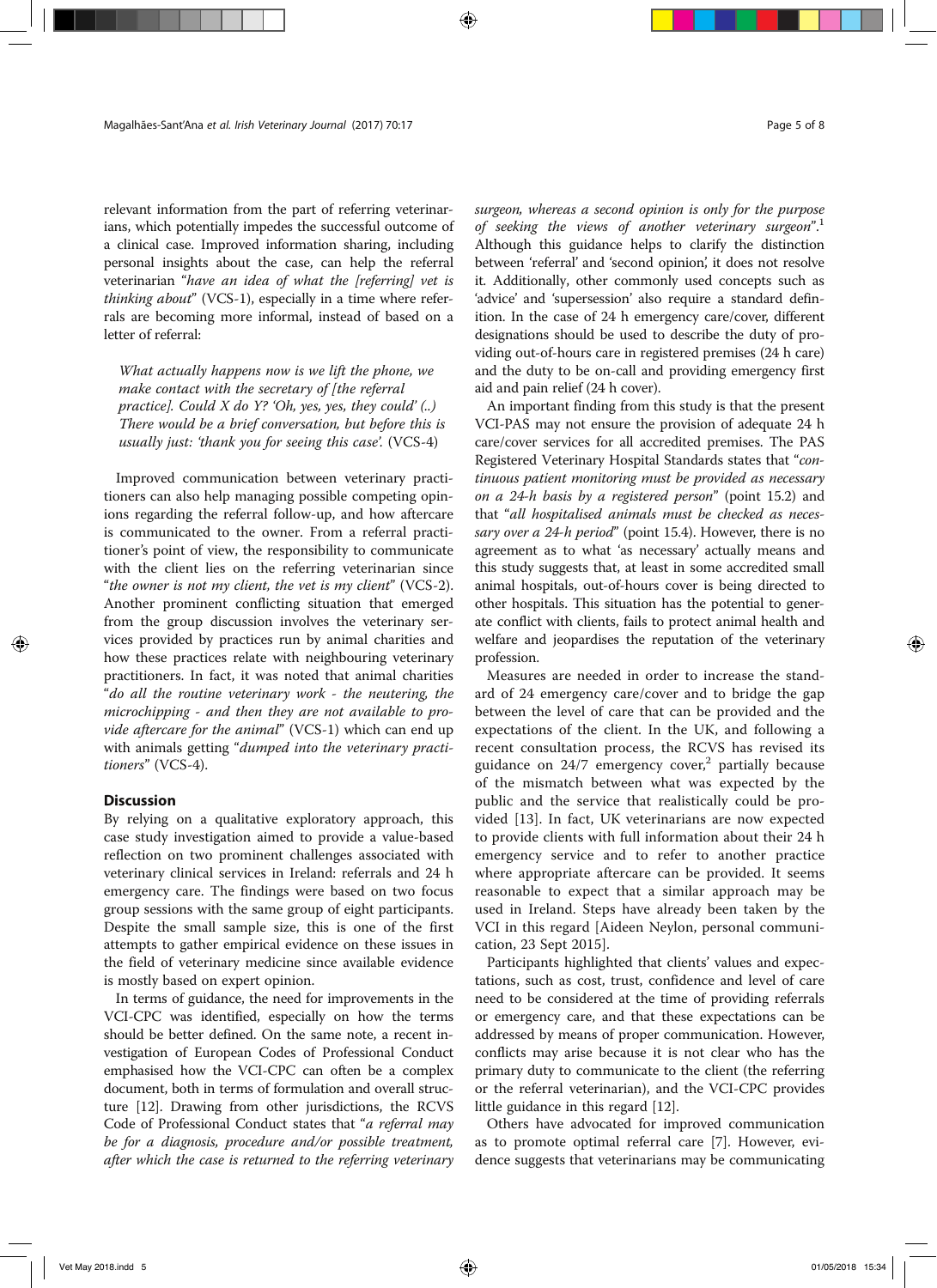ineffectively with their clients [14, 15]. In fact, lack of clients' trust due to poor communication has been described as one of the most pervasive problems in veterinary practice [16]. Moreover, improved communication can help prevent errors in veterinary practice [17], and a UK disciplinary case on emergency out-ofhours care [18] illustrates the importance of appropriate communication, if, and when, conflicting interests arise. In order to meet their clients' expectations, veterinarians need to learn how to effectively communicate the value (i.e., service, goods) they are delivering [19].

Although some veterinary schools across the globe have been giving increased attention to communication skills training [20–22], important gaps still remain [23]. More efforts should be made to provide Continuing Veterinary Education (CVE) in communication skills and ethical decision-making for veterinary practitioners.

Financial issues emerged as a liming factor at the time of referring a case or providing appropriate 24 h care. Above all, participants contend that clinical services are being undervalued. Our results indicate two possible explanations: a) veterinarians often make assumptions regarding how much clients are willing to pay, and b) the veterinary profession is reluctant to charge in accordance with the standard of care that is currently provided. Using a similar focus group approach, Coe and colleagues have detailed the financial aspects of veterinary care and their results mirror our own; in their assessment, veterinarians also indicated that their services are undervalued as "a result of having trained clients over time to expect inexpensive services" ([24] p.1514). Furthermore, David Main is of the opinion that the veterinary profession should not feel embarrassed in recommending expensive treatments if these accord with the best interest of the animal, and that 'X-raying pockets' (i.e., trying to predict how much the client will want to pay) may violate clients' autonomy by preventing a full disclosure of the treatment options that are available [1].

Referring and referral veterinarians have different roles and responsibilities, which need to be acknowledged [7, 8]. Since these roles are complementary, veterinarians need to be aware of their own values as well as others' values, which can be promoted through improved guidance and education. This is in line with the results from a Policy Delphi consultation process where veterinary professionals in Ireland considered that guidelines, conferences, and CVE training were the preferred measures to address the challenges with veterinary clinical services [5]. The VCI can contribute to raising awareness by promoting both transparent and full disclosure of records between the referring and the referral veterinarian, including possible medical errors. This requirement should be stated more clearly in the Code of Professional Conduct.

Surprisingly little empirical research on medical referrals can be found in the literature. A recent qualitative study from Australia highlights the challenges associated with the transition of care, and suggests that communication skills are required in order to improve patient outcomes [25]. Examining experiences of referrals in human medicine, however, is of limited use since the main ethical issues at stake seem to differ from veterinary referrals. The ethics of medical referrals often focus on the conflicting financial interests arising from the exchange of patients between general hospitals and private practitioners [26, 27], which does not seem to apply to veterinary referrals. In addition, since issues of animal health and welfare are less regulated than those of human health and wellbeing, there is more ground for expressing personal values in the field of veterinary medicine. In the words of Rollin, "veterinary medicine, paradoxically, is more of a 'people' profession than human medicine, where the legal system backs the doctor even if he or she must work through the parent or guardian. The veterinarian, conversely, must keep the client happy to be allowed to continue to treat" ([8], p.718).

The present study is part of a wider workshop where participants were divided into three groups, on the grounds of their expertise, and some limitations should be acknowledged. Although selection criteria included the role of participants with veterinary clinical services, no representative of the farming community was present. Nonetheless, the group was sufficiently diverse in order to minimise cohort effect. Further, it was the role of the moderator to ensure that every participant had a chance to meaningfully contribute to the debate. Finally, extrapolations should be made with caution since the small number of participants involved in this study may not represent the full range of views of every stakeholder involved with veterinary clinical services in Ireland.

#### Conclusion

Five main recommendations emerged from this study to address current challenges with veterinary referrals/second opinions and 24 h care in the Republic of Ireland:

- 1. The terms used in current guidance (VCI Code of Professional conduct and Premises Accreditation Scheme) need to be clearly defined, in particular key terms such as 'referrals', 'second opinion', 'supersession', 'emergency cover', '24 h cover' and '24 h care'.
- 2. The different levels of veterinary care that are being offered should be made clear to the client. This is essential to address clients' expectations and reduce the reputational risk to veterinary professionals.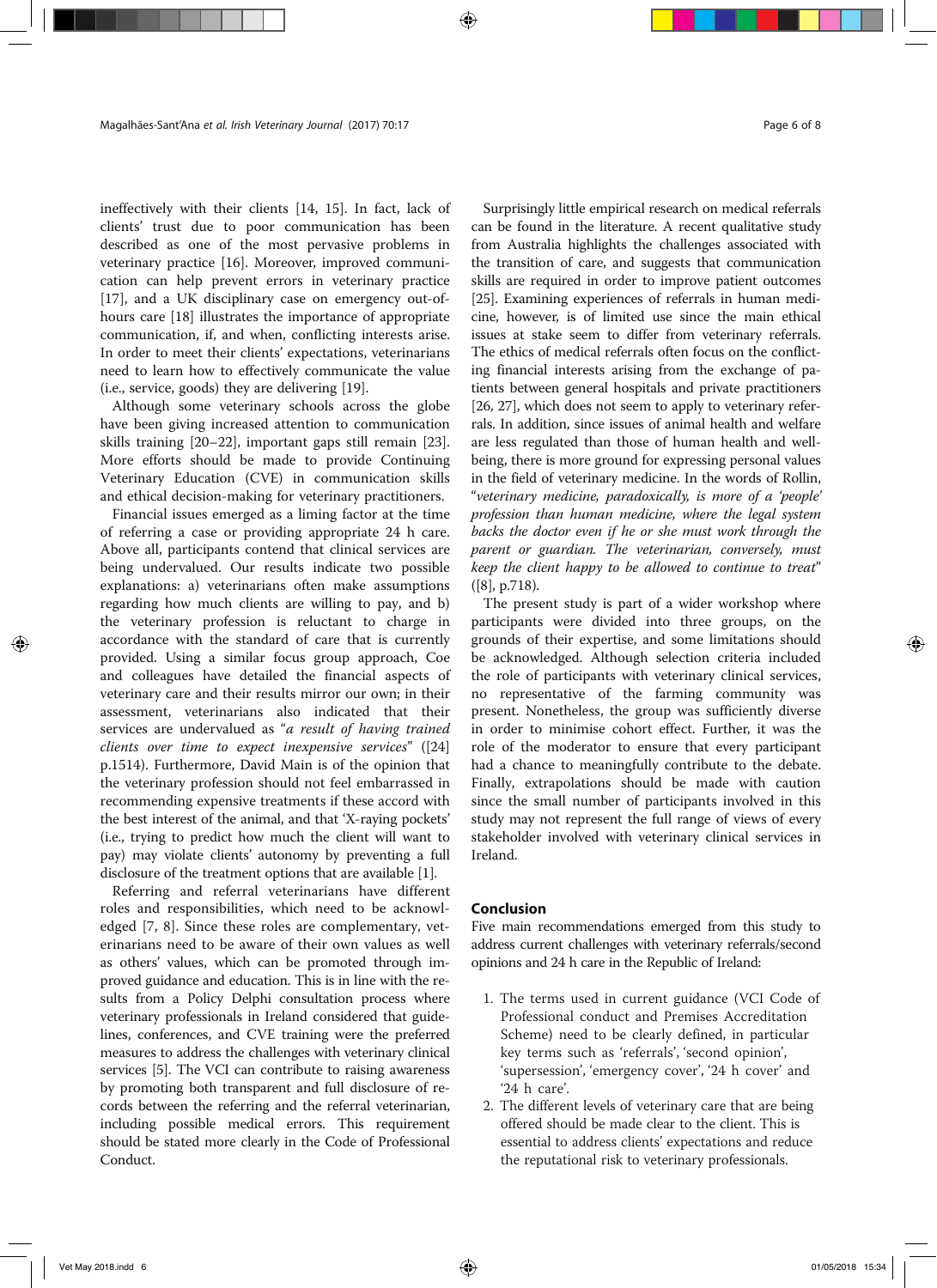- 3. Transparent and full disclosure of patient records between the referring and the referral veterinarian should be promoted. It is also important to clarify who should be responsible to communicate with the client, and how.
- 4. Education in communication and ethical decisionmaking to veterinary students and practitioners (CVE training) should be promoted.
- 5. Resources should be developed and communicated to help clients understand the value of veterinary services, so that the fees reflect the quality and quantity of care and treatment. Training in business management for veterinarians is required, particularly regarding fee setting.

# **Endnotes**

<sup>1</sup>Supporting guidance on referrals and second opinions. http://www.rcvs.org.uk/advice-and-guidance/codeof-professional-conduct-for-veterinary-surgeons/supporting-guidance/referrals-and-second-opinions/. Accessed 12 Dec 2016.

 $2$ Supporting guidance on 24-h emergency first aid and pain relief. http://www.rcvs.org.uk/advice-and-guidance/ code-of-professional-conduct-for-veterinary-surgeons/ supporting-guidance/24-hour-emergency-first-aid-andpain-relief/. Accessed 12 Dec 2016.

#### Acknowledgements

The authors would like to thank participants for their involvement. MMS would like to thank the UCD Foundation Newman Fellowship Programme and the Veterinary Council of Ireland Educational Trust for financial support, and Escola Universitária Vasco da Gama, Coimbra, Portugal, for facilitating a 2-year leave of absence.

#### Funding

The research project was funded through the Veterinary Council of Ireland Educational Trust and the UCD Foundation. However, these organisations did not influence the study design, data collection and analysis, or manuscript preparation.

#### Availability of data and materials

The datasets during and/or analysed during the current study are available from the corresponding author on request.

#### Authors' contributions

MMS-Prepared the interview guide, chaired the focus group session, transcribed the sessions, performed the thematic analysis and drafted the manuscript. SJM and DBM-Contributed to the interview guide and manuscript preparation. AJH-Contributed to the interview guide, revised transcripts, supervised the thematic analysis and the manuscript preparation. All authors read and approved the final manuscript.

#### Competing interests

The authors declare that they have no competing interests.

#### Consent for publication

Prior to the commencement of data collection, the first author obtained written consent from all participants concerning participation and subsequent publication of the study results.

#### Ethics approval and consent to participate

The study conformed to guidelines of the Human Research Ethics Committee at University College Dublin (UCD), permitting exemption from full ethical review (Reference Number: LS-E-15-63). Each participant received a letter to inform them about the aims of the study and the nature and extent of their participation. Participants were informed about secure data storage and confidentiality issues (including the use of anonymised transcribed extracts). Consent was granted by filling a consent form and respondents were given the opportunity to withdraw from the study up to 6 months after the event.

## Publisher's Note

Springer Nature remains neutral with regard to jurisdictional claims in published maps and institutional affiliations.

#### Author details

<sup>1</sup>Escola Universitária Vasco da Gama, Av. José R. Sousa Fernandes, Campus Universitário - Bloco B, 3020-210 Coimbra, Portugal. <sup>2</sup>School of Veterinary Medicine, University College Dublin, Dublin, Ireland. <sup>3</sup>Centre for Veterinary Epidemiology and Risk Analysis, University College Dublin, Dublin, Ireland. 4 School of BioSciences, University of Birmingham, Birmingham B15 2TT, UK.

# Received: 5 January 2017 Accepted: 31 May 2017

Published online: 05 June 2017

#### References

- 1. Main DCJ. Offering the best to patients: ethical issues associated with the provision of veterinary services. Vet Rec. 2006;158(2):62–6.
- 2. McKechnie GL. Second opinions. Vet Rec. 1989;125(22):561–2.
- 3. van Schaik AM. Second opinion and/or collegiality. Tijdschr Diergeneeskd. 2007;132(10):408.
- 4. Williams D. Offering neighbourly advice. In Pract. 2012;34(6):366.
- 5. Magalhães-Sant'Ana M, More SJ, Morton DB, Hanlon A. Ethical challenges facing veterinary professionals in Ireland: results from Policy Delphi with vignette methodology. Vet Rec. 2016;179(17):437.
- 6. Anonymous. Providing 24-hour cover in remote areas: RCVS Council considers the alternatives. Vet Rec. 2006;159(20):648.
- 7. Block G, Ross J. The relationship between general practitioners and board-certified specialists in veterinary medicine. J Am Vet Med Assoc. 2006;228(8):1188–91.
- 8. Rollin B. The ethics of referral. Can Vet J. 2006;47(7):717–8.
- 9. Porter A. The Law and Ethics of the Referred Case. J Small Anim Pract. 1969; 10:391–5.
- 10. Magalhães-Sant'Ana M, Hanlon AJ. Straight from the Horse's Mouth: Using Vignettes to Support Student Learning in Veterinary Ethics. J Vet Med Educ. 2016;43(3):321–30.
- 11. Forman J, Damschroder L. Qualitative Content Analysis, Empirical Methods for Bioethics: a primer (Advances in Bioethics; vol. 11). Oxford: Elsevier; 2008. p. 39–62.
- 12. Magalhães-Sant'Ana M, More SJ, Morton DB, Osborne M, Hanlon A. What do European veterinary codes of conduct actually say and mean? A case study approach. Vet Rec. 2015;176:654.
- 13. Anonymous. New guidance on 24-hour cover. Vet Rec. 2014;175(5):104.
- 14. Shaw JR, Adams CL, Bonnett BN, Larson S, Roter DL. Use of the Roter interaction analysis system to analyze veterinarian-client-patient communication in companion animal practice. J Am Vet Med Assoc. 2004; 225(2):222–9.
- 15. Shaw JR, Adams CL, Bonnett BN, Larson S, Roter DL. Veterinarian-clientpatient communication during wellness appointments versus appointments related to a health problem in companion animal practice. J Am Vet Med Assoc. 2008;233(10):1576–86.
- 16. Adams CL, Frankel RM. It May Be a Dog's Life But the Relationship with Her Owners Is Also Key to Her Health and Well Being: Communication in Veterinary Medicine. Vet Clin North Am Small Anim Pract. 2007;37(1):1–17.
- 17. Kinnison T, Guile D, May SA. Errors in veterinary practice: preliminary lessons for building better veterinary teams. Vet Rec. 2015;177(19):492.
- 18. RCVS Disciplinary hearing into Munhuwepasi Chikosi Decision. Royal College of Veterinary Surgeons. 2013. https://www.rcvs.org.uk/documentlibrary/chikosi-munhuwepasi-june-2013-decision/chikosi-decision.pdf. Accessed 02 June 2017.
- 19. Alec ME. Managing Client Communication for Effective Practice: What Skills Should Veterinary Graduates Have Acquired for Success? J Vet Med Educ. 2006;33(1):45–9.